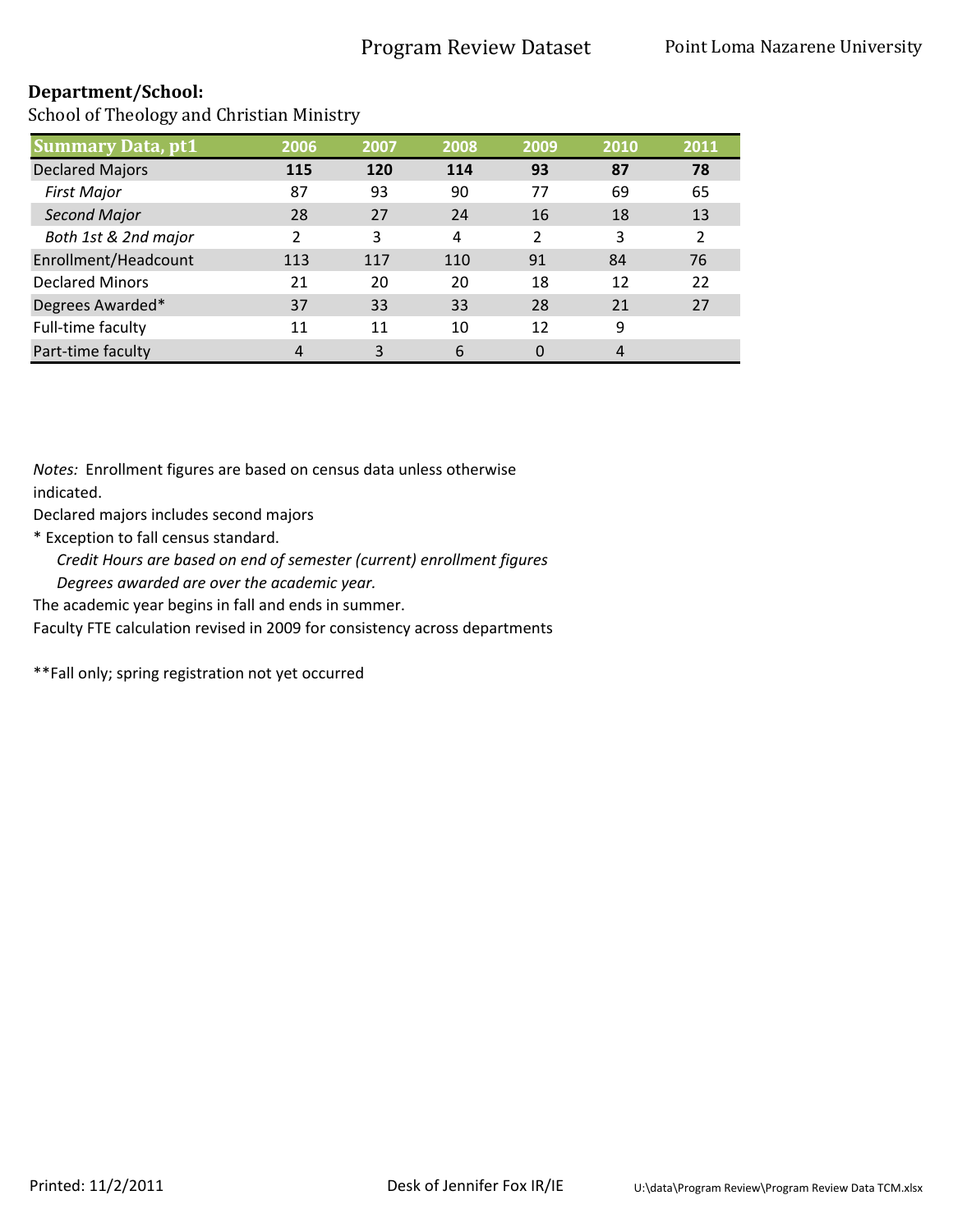School of Theology and Christian Ministry

| <b>Summary Data, pt 2</b>            | 2006     | 2007     | 2008    | 2009     | 2010     | 2011 **     |
|--------------------------------------|----------|----------|---------|----------|----------|-------------|
| Credit hours generated*              | 8276     | 8102     | 7984    | 7869     | 7430     | 3615        |
| <b>Undergraduate</b>                 | 8073     | 7823     | 7702    | 7469     | 7055     | 3491        |
| <b>General Education</b>             | 6620     | 6646     | 6590    | 6354     | 6004     | 3106        |
| Major courses                        | 1453     | 1177     | 1112    | 1115     | 1051     | 385         |
| <b>Graduate</b>                      | 203      | 279      | 282     | 400      | 375      | 124         |
| <b>Student FTE</b>                   | 521.4792 | 512.1875 | 504.875 | 500.1458 | 472.1875 | 228.5208    |
| <b>Undergraduate</b>                 | 504.6    | 488.9    | 481.4   | 466.8    | 440.9    | 218.2       |
| <b>General Education</b>             | 413.8    | 415.4    | 411.9   | 397.1    | 375.3    | 194.1       |
| Major courses                        | 90.8     | 73.6     | 69.5    | 69.7     | 65.7     | 24.1        |
| <b>Graduate</b>                      | 16.9     | 23.3     | 23.5    | 33.3     | 31.3     | 10.3        |
| <b>Faculty FTE</b>                   | 11.5     | 10.8     | 11.3    | 10.6     | 9.9      | $\mathbf 0$ |
| Undergraduate                        | 11       | 10.2     | 10.7    | 10       | 9.1      |             |
| Graduate                             | 0.5      | 0.6      | 0.6     | 0.6      | 0.8      |             |
| <b>Student-Faculty Ratio</b>         |          |          |         |          |          |             |
| <b>Undergraduate</b>                 | 45.9     | 47.9     | 45.0    | 46.7     | 48.5     | #DIV/0!     |
| $\equiv$<br><b>General Education</b> |          |          |         |          |          |             |
| Major courses                        |          |          |         |          |          |             |
| <b>Graduate</b>                      | 33.8     | 38.8     | 39.2    | 55.6     | 39.1     | #DIV/0!     |
| <b>Average Class Size</b>            |          |          |         |          |          |             |
| Undergraduate                        | 27.0     | 24.8     | 24.8    | 26.4     | 24.2     | 15.2        |
| <b>General Education</b>             | 36.1     | 34.2     | 33.5    | 35.1     | 32.9     | 20.3        |
| Major courses                        | 12.1     | 9.7      | 9.3     | 11.0     | 9.5      | 4.9         |
| Graduate                             | 3.3      | 4.0      | 3.9     | 3.2      | 3.6      | 2.4         |

\* Exception to fall census standard.

*Credit Hours are based on end of semester (current) enrollment figures Degrees awarded are over the academic year.* 

The academic year begins in fall and ends in summer.

Faculty FTE calculation revised in 2009 for consistency across departments

\*\*Fall only; spring registration not yet occurred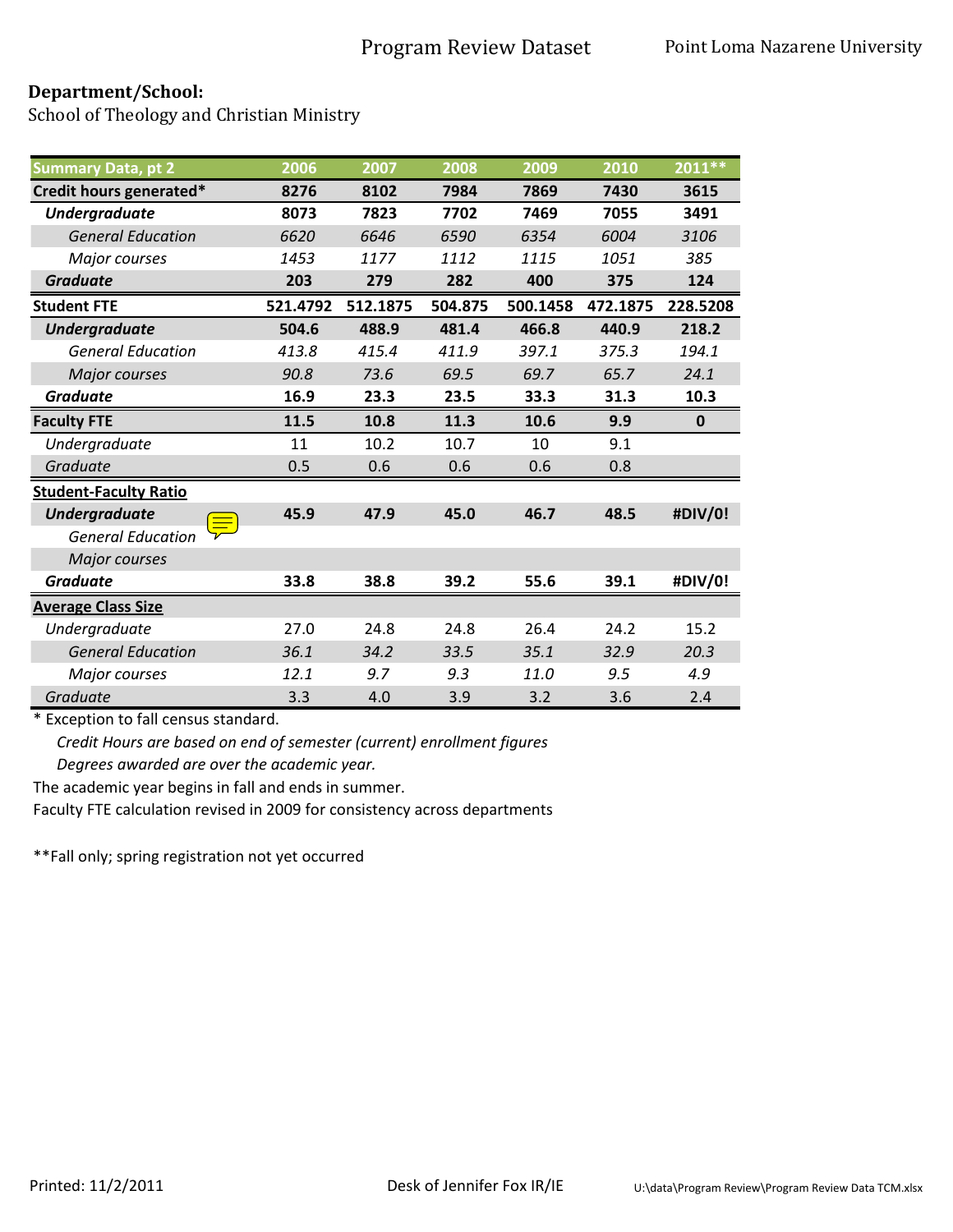| <b>Declared Major</b>               | 2006 | 2007 | 2008 | 2009 | 2010 | 2011 |
|-------------------------------------|------|------|------|------|------|------|
| <b>Declared Majors by Major</b>     |      |      |      |      |      |      |
| <b>Bible and Christian Ministry</b> | 9    | 2    |      |      |      |      |
| <b>Biblical Studies</b>             | 14   | 20   | 18   | 19   | 16   | 18   |
| Christian Ministry                  | 25   | 42   | 40   | 25   | 19   | 18   |
| Christian Ministry-Youth            |      |      |      | 3    | 11   | 15   |
| Church Music-Youth Min              | 1    | 1    | 1    |      |      |      |
| Philosophy                          | 3    | 10   | 11   | 13   | 11   | 10   |
| Philosophy & Theology               | 63   | 45   | 44   | 33   | 30   | 17   |
| Total                               | 115  | 120  | 114  | 93   | 87   | 78   |

| <b>Declared Majors</b>                 | 2006         | 2007           | 2008           | 2009           | 2010           | 2011           |
|----------------------------------------|--------------|----------------|----------------|----------------|----------------|----------------|
| Second Major in Same Department        | 2            | 3              | 4              | $\overline{2}$ | 3              | $\overline{2}$ |
| <b>Declared Majors by Gender</b>       |              |                |                |                |                |                |
| Women                                  | 31           | 38             | 32             | 22             | 24             | 25             |
| Men                                    | 82           | 79             | 78             | 69             | 60             | 51             |
| <b>Declared Majors by Ethnicity</b>    |              |                |                |                |                |                |
| American Indian/Alaskan Native         | 1            |                |                | 1              |                | $\overline{2}$ |
| Asian/Pacific Islander                 | 7            | $\overline{7}$ | $\overline{7}$ | 7              | $\overline{4}$ | 3              |
| <b>Black</b>                           | 1            | 4              | 3              | $\overline{2}$ | 2              | 3              |
| Hispanic                               | 12           | 9              | 10             | 8              | 6              | 5              |
| White                                  | 91           | 96             | 88             | 71             | 66             | 47             |
| Non-Resident Alien                     | $\mathbf{1}$ | $\mathbf{1}$   | $\overline{2}$ | $\mathbf{1}$   | $\mathbf{1}$   |                |
| Unknown/Other                          |              |                |                | $\mathbf{1}$   | 5              | 16             |
| <b>Declared Majors by Entry Status</b> |              |                |                |                |                |                |
| First-time Freshman                    | 90           | 93             | 86             | 72             | 58             | 53             |
| Transfer                               | 23           | 24             | 24             | 19             | 26             | 23             |
| Total                                  | 113          | 117            | 110            | 91             | 84             | 76             |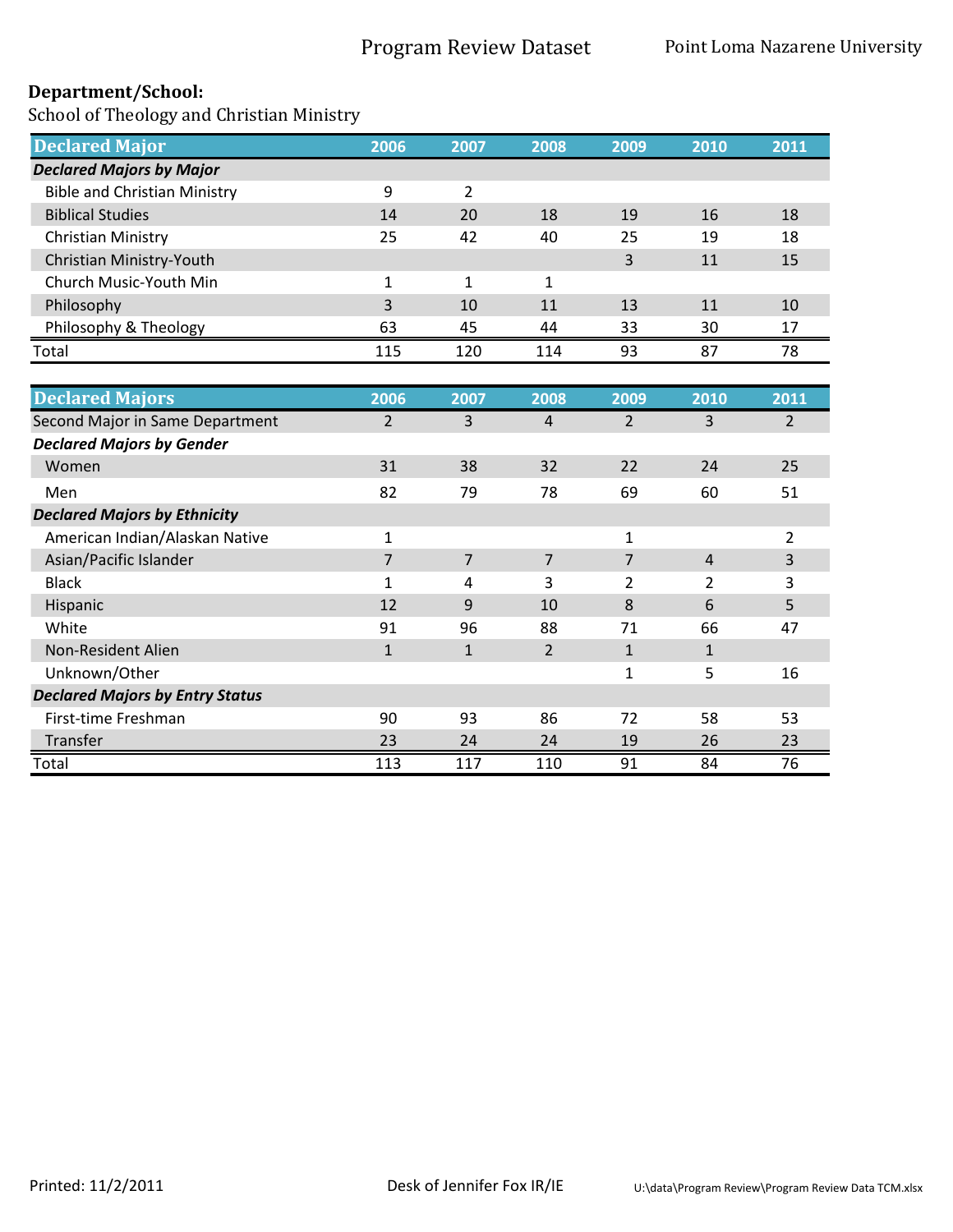School of Theology and Christian Ministry

Students whose second major is in the department/school, have the following first majors

| addition. These second major is in the department, sonooi, nave the ronowing mot majors<br><b>First Major</b> | 2006           | 2007                    | 2008           | 2009           | 2010         | 2011           |
|---------------------------------------------------------------------------------------------------------------|----------------|-------------------------|----------------|----------------|--------------|----------------|
| <b>Biblical Studies</b>                                                                                       | 1              | 1                       | 1              |                |              | 1              |
| <b>Christian Ministry</b>                                                                                     | $\mathbf{1}$   | $\overline{2}$          | $\mathbf{1}$   |                | 1            | 1              |
| Philosphy-Theology                                                                                            |                |                         | $\overline{2}$ | $\overline{2}$ | 2            |                |
| <b>Graphic Communication</b>                                                                                  | $\mathbf{1}$   |                         |                |                |              |                |
| <b>Graphic Design</b>                                                                                         | $\mathbf{1}$   | $\mathbf{1}$            | $\overline{2}$ | $\mathbf{1}$   | $\mathbf{1}$ |                |
| <b>Visual Art</b>                                                                                             |                | $\mathbf{1}$            | 1              |                |              |                |
| Biology                                                                                                       |                | $\overline{2}$          | 1              |                |              |                |
| Biology-Chemistry                                                                                             |                |                         |                |                | $\mathbf{1}$ | 1              |
| Chemistry                                                                                                     | $\mathbf{1}$   | $\mathbf{1}$            | $\mathbf{1}$   |                |              | 1              |
| Communication                                                                                                 |                |                         |                |                |              | 1              |
| <b>Media Communication</b>                                                                                    |                |                         |                |                |              | 1              |
| Managerial, Organizational Communication                                                                      | $\overline{2}$ | $\overline{2}$          | $\overline{2}$ |                | 1            |                |
| Theatre                                                                                                       | $\mathbf{1}$   | $\mathbf{1}$            |                | 1              | $\mathbf{1}$ | $\overline{2}$ |
| Child Development                                                                                             |                |                         | $\mathbf{1}$   |                |              |                |
| <b>Consumer/Environ Science</b>                                                                               | $\mathbf{1}$   |                         |                |                |              |                |
| <b>Dietetics</b>                                                                                              |                |                         |                |                | 1            |                |
| <b>International Studies</b>                                                                                  |                |                         |                | 1              | 1            |                |
| <b>Political Science</b>                                                                                      | $\mathbf{1}$   | 3                       | 1              |                |              |                |
| Social Science                                                                                                | $\mathbf{1}$   | $\mathbf{1}$            | $\mathbf{1}$   | $\mathbf{1}$   | 1            |                |
| Journalism                                                                                                    | $\overline{2}$ | 1                       | 1              |                |              |                |
| Literature                                                                                                    | 2              | 3                       | 1              |                | 1            |                |
| Writing                                                                                                       |                |                         |                | $\overline{2}$ | 2            | 2              |
| <b>Computer Science</b>                                                                                       | $\mathbf{1}$   |                         |                |                |              |                |
| Mathematics                                                                                                   | $\overline{2}$ |                         |                | 1              |              |                |
| <b>Instrumental Performance</b>                                                                               |                | $\mathbf{1}$            | 1              |                |              |                |
| Music                                                                                                         |                |                         | $\mathbf{1}$   | 1              |              |                |
| <b>Engineering Physics</b>                                                                                    |                |                         |                | 1              | 1            |                |
| Psychology                                                                                                    | $\overline{2}$ | $\mathbf{1}$            | 3              | 4              | 4            | 3              |
| <b>Business Administration</b>                                                                                | 2              | $\overline{\mathbf{4}}$ | $\mathbf{1}$   |                |              |                |
| <b>International Development Studies</b>                                                                      | $\mathbf{1}$   |                         |                |                |              |                |
| Industrial-Organizational Psychology                                                                          | $\mathbf{1}$   |                         |                |                |              |                |
| <b>Liberal Studies</b>                                                                                        | $\mathbf{1}$   |                         |                |                |              |                |
| Sociology                                                                                                     | $\overline{2}$ | $\mathbf{1}$            | $\mathbf{1}$   | $\mathbf 1$    |              |                |
| Social Work                                                                                                   | $\mathbf{1}$   | $\mathbf{1}$            | $\mathbf{1}$   |                |              |                |
| <b>Total</b>                                                                                                  | 28             | 27                      | 24             | 16             | 18           | 13             |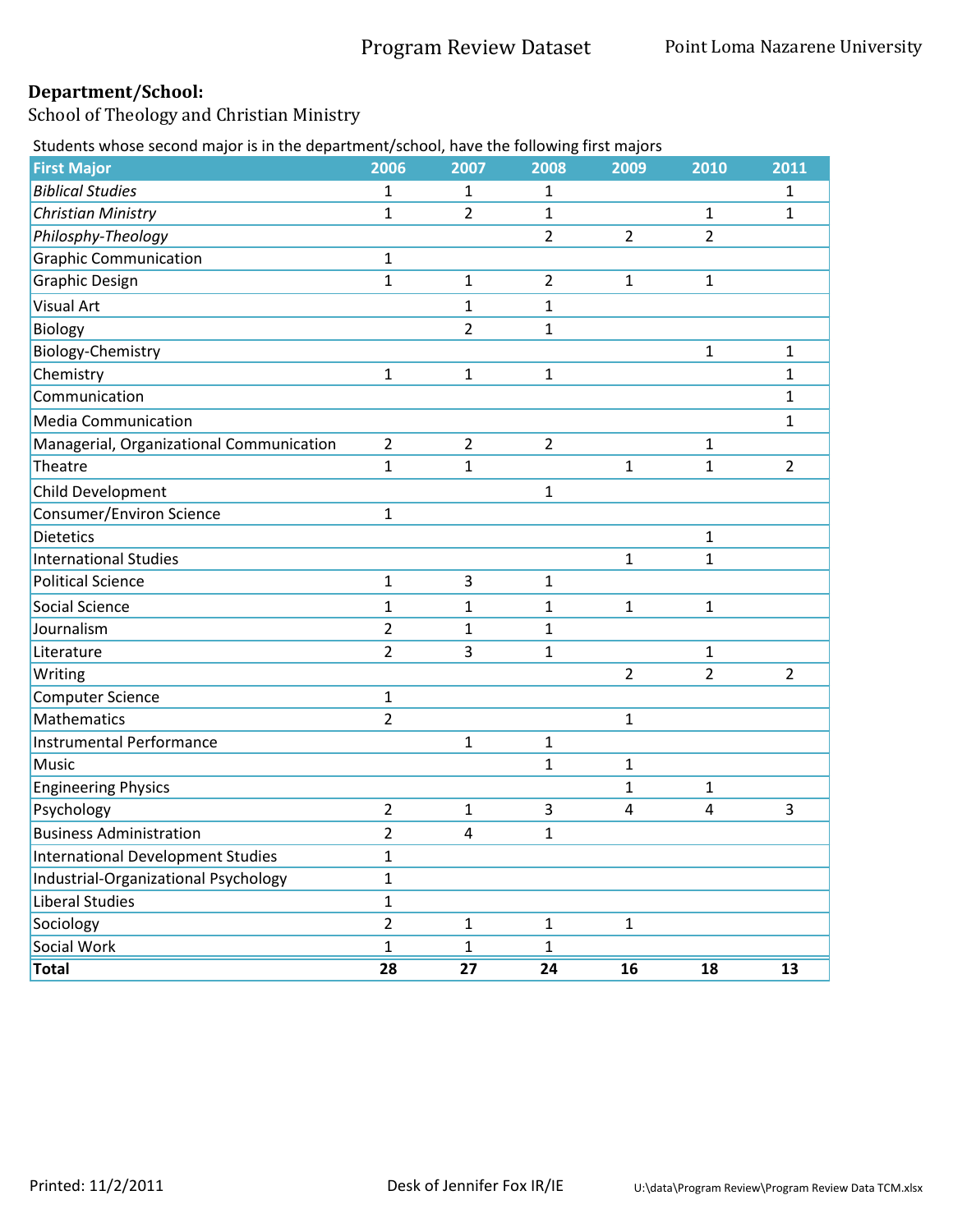School of Theology and Christian Ministry

Students have the following second majors:

| <b>Second Major</b>                      | 2006         | 2007           | 2008           | 2009         | 2010         | 2011         |
|------------------------------------------|--------------|----------------|----------------|--------------|--------------|--------------|
| <b>Biblical Studies</b>                  | 1            | 1              | 1              | 1            | 1            | 1            |
| <b>Christian Ministry</b>                | $\mathbf{1}$ | $\mathbf{1}$   | 1              | $\mathbf{1}$ | $\mathbf{1}$ |              |
| Philosophy                               |              |                | 1              |              | 1            |              |
| Philosophy & Theology                    |              | 1              | $\mathbf 1$    |              |              | 1            |
| <b>Visual Arts</b>                       | 1            | 1              |                |              |              |              |
| Communication                            | 1            | 3              | $\mathbf{1}$   | $\mathbf{1}$ | $\mathbf{1}$ |              |
| <b>Media Communicaiton</b>               |              |                |                | 1            | $\mathbf{1}$ |              |
| Fashion & Interiors                      |              |                |                |              |              | 1            |
| History                                  |              | 1              | 1              | 1            |              |              |
| <b>International Studies</b>             |              | 1              |                |              |              |              |
| <b>Polical Science</b>                   | $\mathbf{1}$ |                | 4              | 1            | $\mathbf{1}$ |              |
| Spanish                                  |              | 1              | 1              | 1            |              |              |
| Writing                                  |              |                |                | $\mathbf{1}$ | $\mathbf{1}$ | $\mathbf{1}$ |
| Music                                    |              | $\overline{2}$ | $\overline{2}$ | 2            | $\mathbf{1}$ | 1            |
| Music and Ministry                       |              |                |                |              |              | 1            |
| Psychology                               | $\mathbf{1}$ | 3              | $\overline{2}$ | $\mathbf{1}$ | 1            |              |
| <b>Business Administration</b>           |              |                | 1              |              |              |              |
| <b>International Development Studies</b> |              |                | 1              |              |              |              |
| Sociology                                |              |                |                |              |              | 1            |
| <b>Total</b>                             | 6            | 15             | 17             | 11           | 9            | 7            |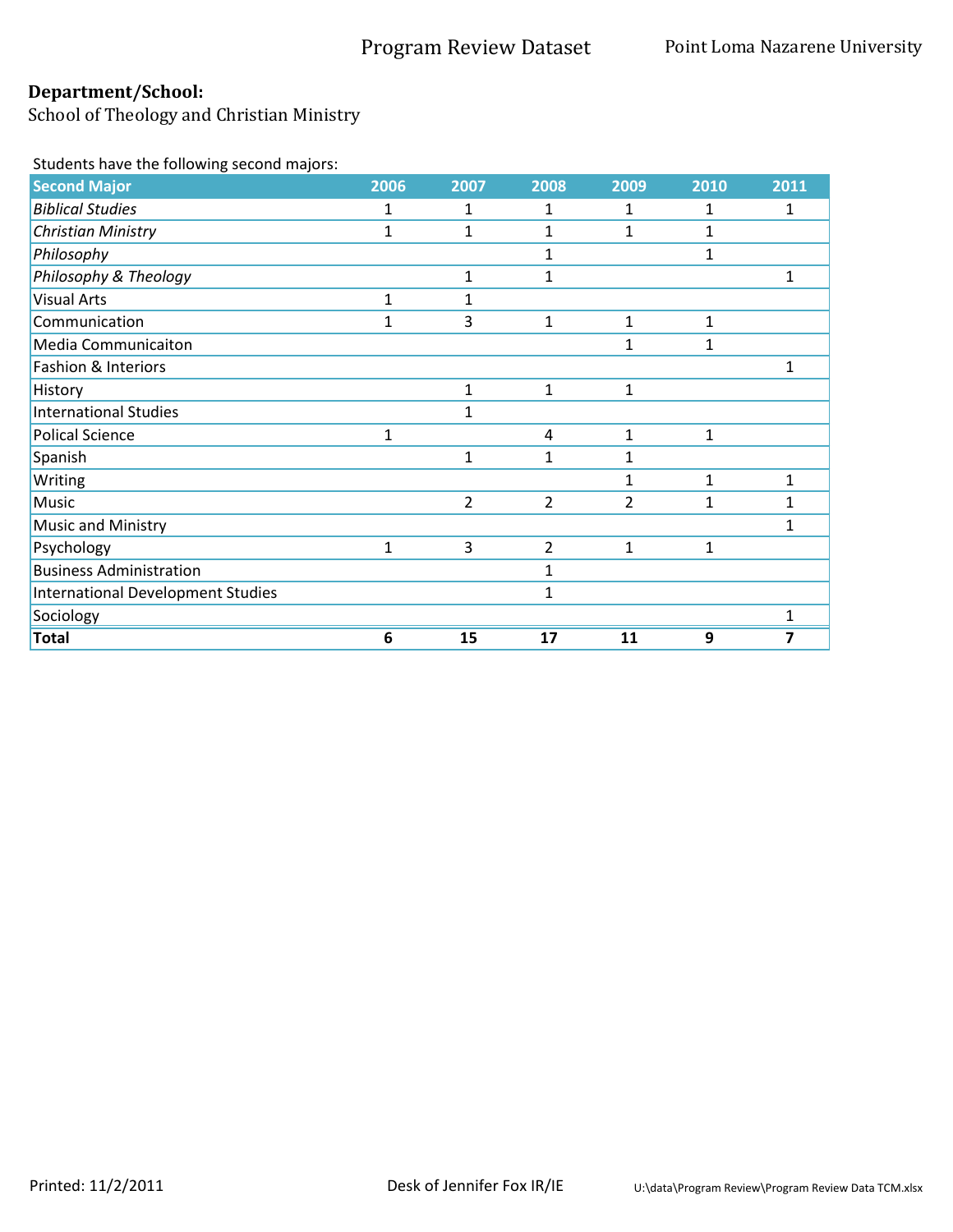| <b>Degrees Granted</b>              | 2006-07 | 2007-08 | 2008-2009 | 2009-2010 | 2010-2011 |
|-------------------------------------|---------|---------|-----------|-----------|-----------|
| <b>Degrees Granted by Major</b>     |         |         |           |           |           |
| <b>Bible and Christian Ministry</b> | 4       |         |           |           |           |
| <b>Biblical Studies</b>             |         |         |           |           |           |
| Christian Ministry                  |         |         | 8         | h         |           |
| Philosophy                          |         |         |           |           |           |
| Philosophy & Theology               | 26      | 18      | 14        |           | 12        |
| Christian Ministry - Youth          |         |         |           |           |           |
| Total                               | 33      | 33      | 28        |           |           |

| <b>Degrees Granted</b>                 | 2006-07        | 2007-08 | 2008-2009      | 2009-2010      | 2010-2011 |
|----------------------------------------|----------------|---------|----------------|----------------|-----------|
| Second Major in Same Department        | $\mathbf{1}$   | 1       | $\mathbf{1}$   | 1              | 1         |
| <b>Degrees Granted by Gender</b>       |                |         |                |                |           |
| Women                                  | 5              | 7       | 9              | 6              | 6         |
| Men                                    | 27             | 25      | 18             | 14             | 20        |
| <b>Degrees Granted by Ethnicity</b>    |                |         |                |                |           |
| American Indian/Alaskan Native         | 1              |         |                |                |           |
| Asian/Pacific Islander                 |                | 1       | $\overline{2}$ | $\overline{2}$ |           |
| <b>Black</b>                           |                |         |                |                |           |
| <b>Hispanic</b>                        | $\overline{2}$ | 1       | 3              | 3              | 2         |
| White                                  | 29             | 29      | 22             | 15             | 22        |
| Non-Resident Alien                     |                |         |                |                |           |
| Unknown/Other                          |                |         |                |                | 1         |
| <b>Degrees Granted by Entry Status</b> |                |         |                |                |           |
| First-time Freshman                    | 26             | 25      | 22             | 16             | 18        |
| Transfer                               | 6              |         | 5              | 4              | 8         |
| Total                                  | 32             | 32      | 27             | 20             | 26        |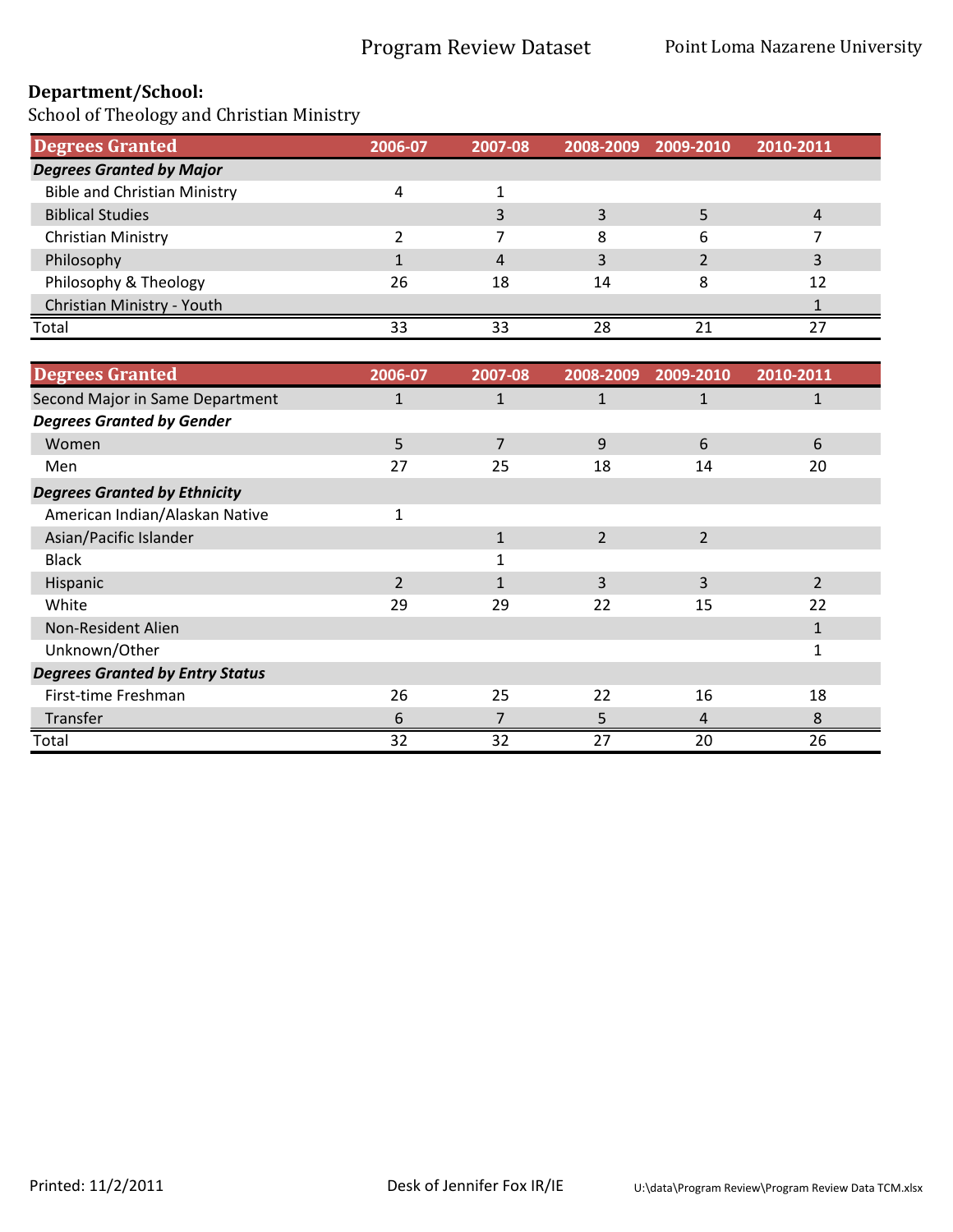School of Theology and Christian Ministry

Students whose second major is in the department/school, have the following first majors

| <b>First Major</b>               | 2006-07 | 2007-08 | 2008-2009 | 2009-2010 | 2010-2011 |
|----------------------------------|---------|---------|-----------|-----------|-----------|
| <b>Christian Ministry</b>        |         |         |           |           |           |
| Philosophy & Theology            |         |         |           |           |           |
| Graphic Design                   |         |         |           |           |           |
| Biology                          |         |         |           |           |           |
| Managerial & Organizational Comm |         |         |           |           |           |
| Theatre                          |         |         |           |           |           |
| <b>Political Science</b>         |         |         |           |           |           |
| Social Science                   |         |         |           |           |           |
| Journalism                       | 2       |         |           |           |           |
| Literature                       | 2       |         |           |           |           |
| Psychology                       | 2       |         |           |           |           |
| <b>Busisness Administration</b>  |         |         |           |           |           |
| Sociology                        |         |         |           |           |           |
| Social Work                      |         |         |           |           |           |

Students have the following second majors:

| <b>Second Major</b>       | 2006-07 | 2007-08 | 2008-2009 | 2009-2010 | 2010-2011 |
|---------------------------|---------|---------|-----------|-----------|-----------|
| <b>Biblical Studies</b>   |         |         |           |           |           |
| <b>Christian Ministry</b> |         |         |           |           |           |
| Philophophy & Theology    |         |         |           |           |           |
| Graphic Design            |         |         |           |           |           |
| Communication             |         |         |           |           |           |
| History                   |         |         |           |           |           |
| Political Science         |         |         |           |           |           |
| Spanish                   |         |         |           |           |           |
| Psychology                |         |         |           |           |           |
| Sociology                 |         |         |           |           |           |

| <b>Minors Granted</b>        | 2006-07 | 2007-08 | 2008-2009 | 2009-2010 | 2010-2011 |
|------------------------------|---------|---------|-----------|-----------|-----------|
| <b>Children's Ministries</b> |         |         |           |           |           |
| Philosophy                   |         |         |           |           |           |
| <b>Youth Ministries</b>      |         |         |           |           |           |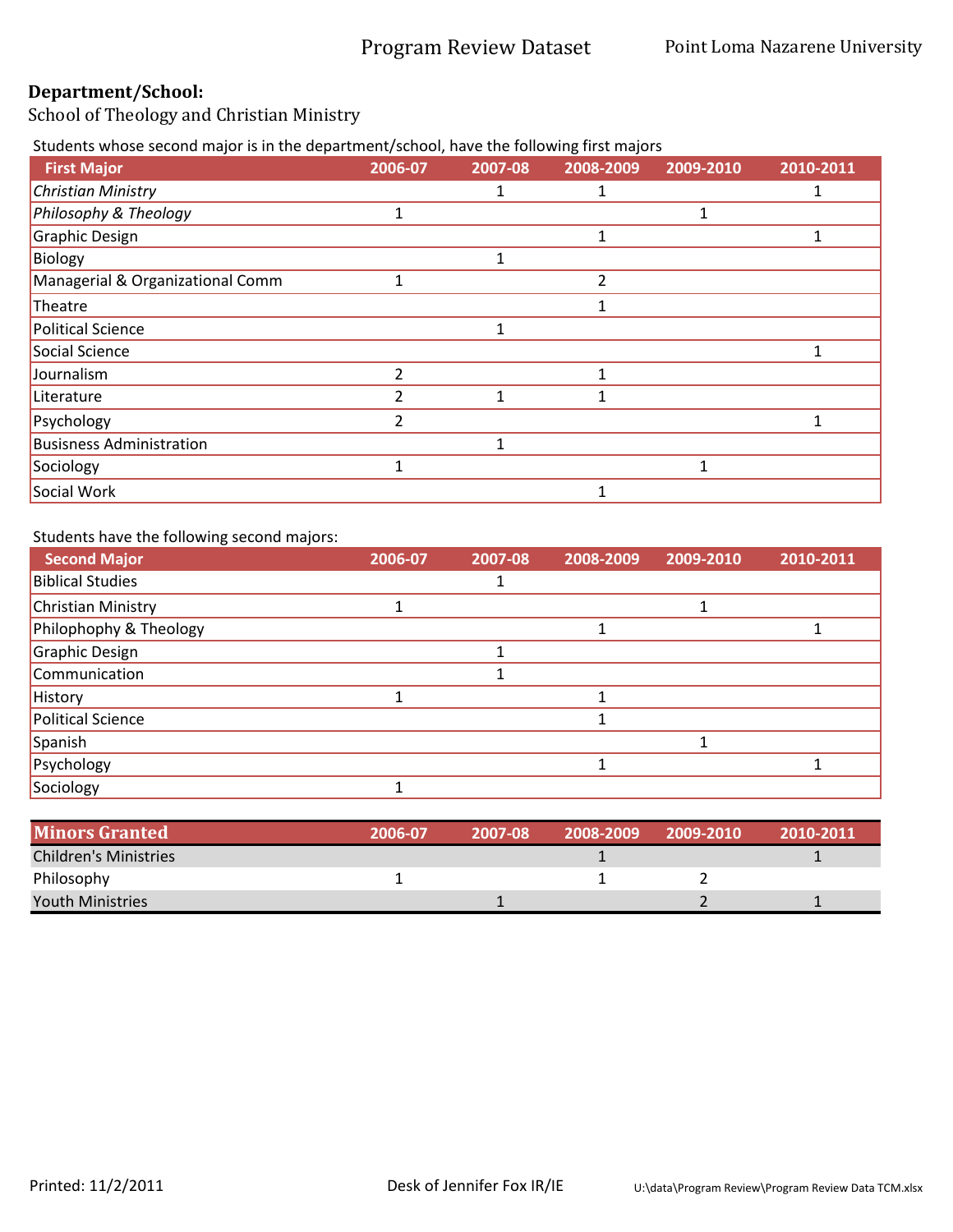| <b>Incoming Student Profile</b> | 2006 | 2007 | 2008 | 2009 | 2010 | 2011 |
|---------------------------------|------|------|------|------|------|------|
| <b>First-time Freshmen</b>      |      |      |      |      |      |      |
| New students                    | 17   | 18   | 7    | 7    | 5    | 11   |
| High School GPA                 | 3.38 | 3.75 | 3.4  | 3.64 | 3.34 | 3.81 |
| SAT score                       | 1156 | 1145 | 1097 | 1203 | 1042 | 1164 |
| <b>Fall Transfers</b>           |      |      |      |      |      |      |
| New students                    | 2    | 2    | 12   | 4    | 10   |      |
| <b>Transfer GPA</b>             | 3.04 | 2.98 | 3.28 | 3.39 | 3.07 | 2.91 |

| <b>Incoming Student Profile</b> | 2006 | 2007         | 2008           | 2009           | 2010           | 2011           |
|---------------------------------|------|--------------|----------------|----------------|----------------|----------------|
| <b>Counts by Gender</b>         |      |              |                |                |                |                |
| Women                           | 7    | 6            | $\mathbf{1}$   | 3              | 1              | 3              |
| Men                             | 10   | 12           | 6              | 4              | 4              | 8              |
| <b>Counts by Ethnicity</b>      |      |              |                |                |                |                |
| American Indian/Alaskan Native  |      |              |                | $\mathbf{1}$   |                |                |
| Asian/Pacific Islander          | 1    |              |                |                |                | 1              |
| <b>Black</b>                    |      | $\mathbf{1}$ | $\mathbf{1}$   |                |                | 1              |
| Hispanic                        | 3    | 1            | 2              |                | 1              |                |
| White                           | 12   | 16           | $\overline{4}$ | 6              | $\overline{4}$ | 8              |
| Non-Resident Alien              | 1    |              |                |                |                |                |
| Unknown/Other                   |      |              |                |                |                |                |
| <b>Declared Major</b>           |      |              |                |                |                |                |
| <b>Biblical Studies</b>         | 5    | 3            | $\mathbf{1}$   | $\overline{2}$ | $\mathbf{1}$   | $\overline{2}$ |
| Christian Ministry              | 6    | 12           | 4              | $\mathbf{1}$   | 1              | 3              |
| Christian Ministry - Youth      |      |              | 1              | $\overline{2}$ | $\mathbf{1}$   | 6              |
| Philosophy & Theology           | 6    | 2            |                | 2              | 2              |                |
| Total                           | 17   | 17           | 7              | 7              | 5              | 11             |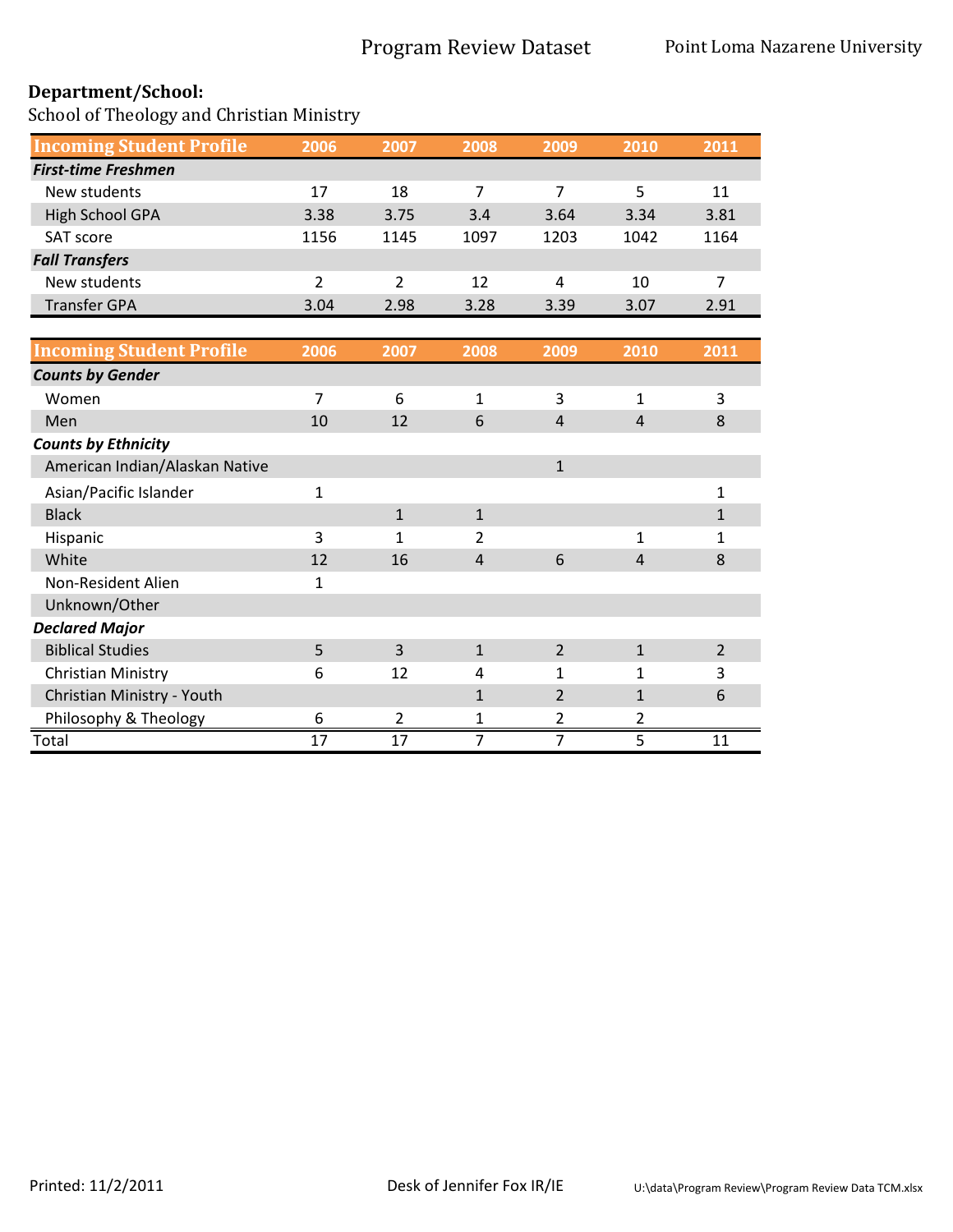School of Theology and Christian Ministry

| <b>Student Success Rates: Retention Rates</b> | 2007 | 2008 | 2009 | 2010 | 2011 |
|-----------------------------------------------|------|------|------|------|------|
| First-time Freshman Cohort Year               | 2006 | 2007 | 2008 | 2009 | 2010 |
| First-time Freshman Retention Rate            | 76%  | 67%  | 86%  | 71%  | 80%  |
| <b>Retention Rate by Gender</b>               |      |      |      |      |      |
| Women                                         | 71%  | 50%  | 100% | 33%  | 100% |
| <b>Men</b>                                    | 80%  | 75%  | 83%  | 100% | 75%  |
| <b>Retention Rate by Ethnicity</b>            |      |      |      |      |      |
| American Indian/Alaskan Native                |      |      |      |      |      |
| Asian/Pacific Islander                        | 100% |      |      | 100% |      |
| <b>Black</b>                                  |      | 100% | 100% |      |      |
| Hispanic                                      | 67%  | 100% | 50%  |      | 100% |
| White                                         | 75%  | 63%  | 100% | 67%  | 75%  |
| Non-Resident Alien                            | 100% |      |      |      |      |
| Unknown/Other                                 |      |      |      |      |      |
| <b>Retention Rate by Major</b>                |      |      |      |      |      |
| <b>Biblical Studies</b>                       | 80%  | 100% | 100% | 100% | 100% |
| Christian Ministry                            | 83%  | 69%  | 100% | 0%   | 100% |
| Christian Ministry - Youth                    |      |      | 100% | 50%  |      |
| Philosophy & Theology                         | 50%  | 0%   | 0%   | 100% | 50%  |

*Note:* Retention is being measured by those who remain in the department at one-year. Students who change to another major and remain at PLNU are not included.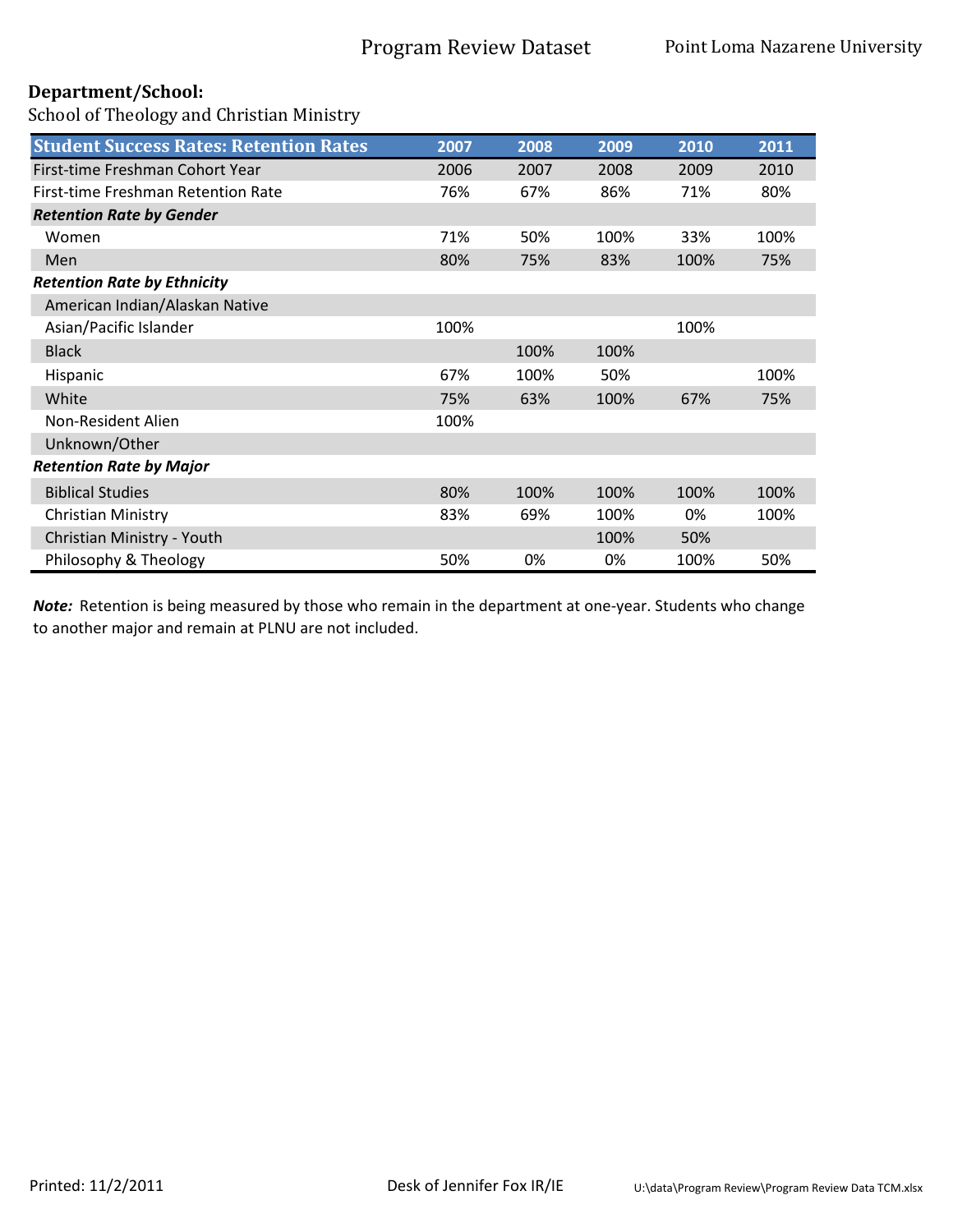School of Theology and Christian Ministry

| <b>Student Success Rates: Graduation Rates</b> | 2007 | 2008 | 2009 | 2010 | 2011 |
|------------------------------------------------|------|------|------|------|------|
| First-time Freshman Cohort Year                | 2001 | 2002 | 2003 | 2004 | 2005 |
| First-time Freshman Six-year Graduation Rate   | 61%  | 54%  | 75%  | 50%  | 42%  |
| <b>Graduation Rate by Gender</b>               |      |      |      |      |      |
| Women                                          | 63%  | 45%  | 50%  | 17%  | 67%  |
| Men                                            | 60%  | 62%  | 78%  | 67%  | 33%  |
| <b>Graduation Rate by Ethnicity</b>            |      |      |      |      |      |
| American Indian/Alaskan Native                 |      |      |      |      |      |
| Asian/Pacific Islander                         |      | 0%   | 0%   |      | 100% |
| <b>Black</b>                                   |      |      |      | 0%   |      |
| Hispanic                                       | 0%   | 100% | 100% | 67%  | 0%   |
| White                                          | 62%  |      | 82%  | 54%  | 44%  |
| Non-Resident Alien                             | 100% |      |      |      |      |
| Unknown/Other                                  |      |      | 0%   |      |      |
| <b>Graduation Rate by Major</b>                |      |      |      |      |      |
| <b>Bible and Christian Ministry</b>            | 73%  | 47%  | 62%  | 42%  |      |
| <b>Biblical Studies</b>                        |      |      |      |      | 50%  |
| <b>Christian Ministry</b>                      |      |      |      |      | 40%  |
| Church Music - Youth Ministry                  | 0%   | 50%  |      |      |      |
| Philosophy & Theology                          | 55%  | 80%  | 100% | 67%  | 40%  |

*Note:* Graduation is being measured by those who graduated from the department within six-years. Students who changed to another major and graduated from PLNU are not included.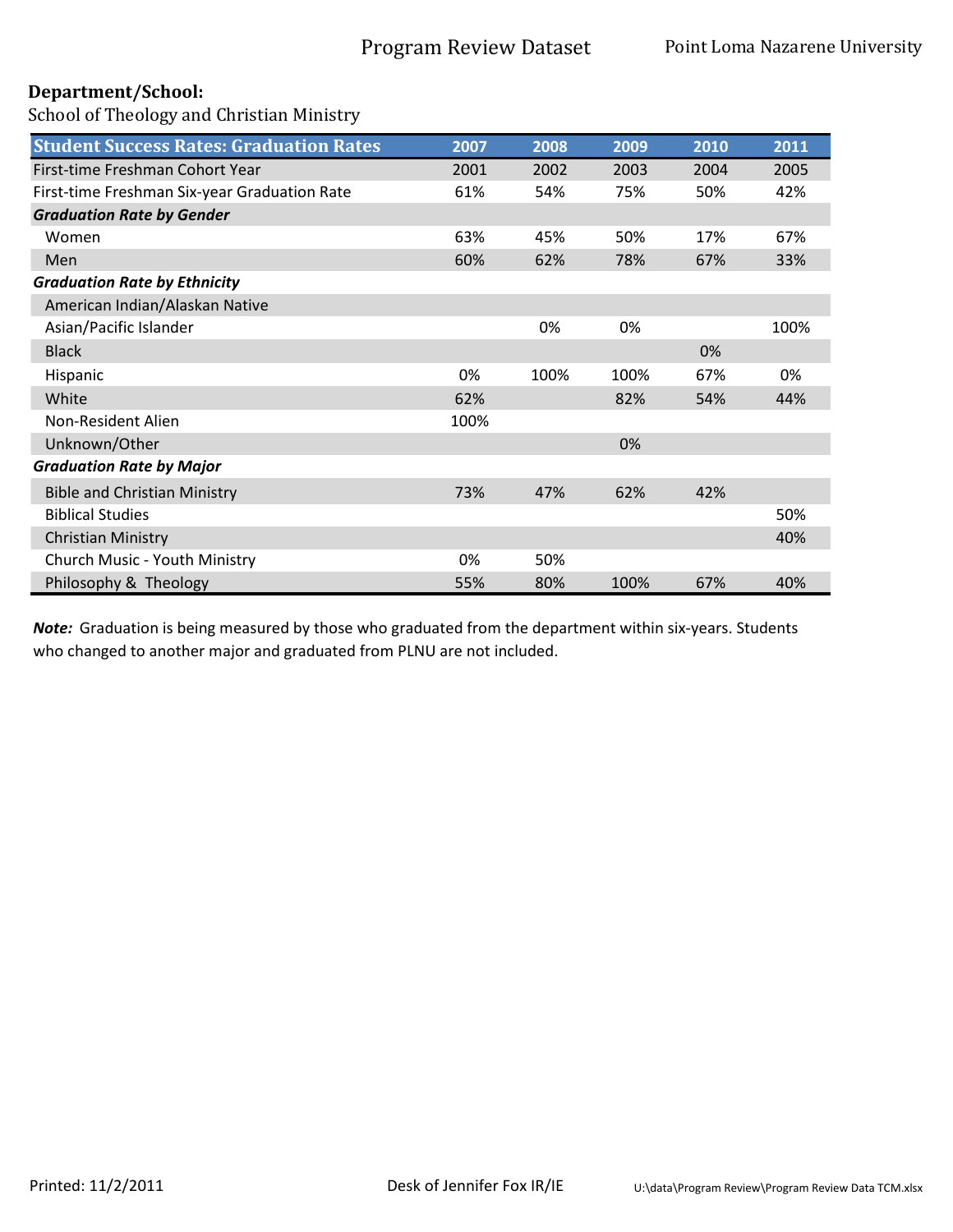| <b>Grad Rates on Cohorts:</b>       | 2007         | 2008           | 2009         | 2010         | 2011           |
|-------------------------------------|--------------|----------------|--------------|--------------|----------------|
| First-time Freshman Cohort Year     | 2001         | 2002           | 2003         | 2004         | 2005           |
| <b>Gender</b>                       | 8            | 11             | 2            | 6            | 3              |
| Women                               | 15           | 13             | 18           | 12           | 9              |
| Men                                 |              |                |              |              |                |
| <b>Ethnicity</b>                    |              |                |              |              |                |
| American Indian/Alaskan Native      |              |                |              |              |                |
| Asian/Pacific Islander              |              | 2              | $\mathbf{1}$ |              | $\mathbf{1}$   |
| <b>Black</b>                        |              |                |              | 1            |                |
| Hispanic                            | $\mathbf{1}$ | $\mathbf{1}$   | $\mathbf{1}$ | 3            | $\overline{2}$ |
| White                               | 21           | 21             | 17           | 13           | 9              |
| Non-Resident Alien                  | $\mathbf{1}$ |                |              |              |                |
| Unknown/Other                       |              |                | 1            | $\mathbf{1}$ |                |
| <b>Major</b>                        |              |                |              |              |                |
| <b>Bible and Christian Ministry</b> | 11           | 17             | 13           | 12           |                |
| <b>Biblical Studies</b>             |              |                |              |              | 2              |
| Christian Ministry                  |              |                |              |              | 5              |
| Church Music - Youth Ministry       | $\mathbf{1}$ | $\overline{2}$ |              |              |                |
| Philosophy & Theology               | 11           | 5              | 7            | 6            | 5              |